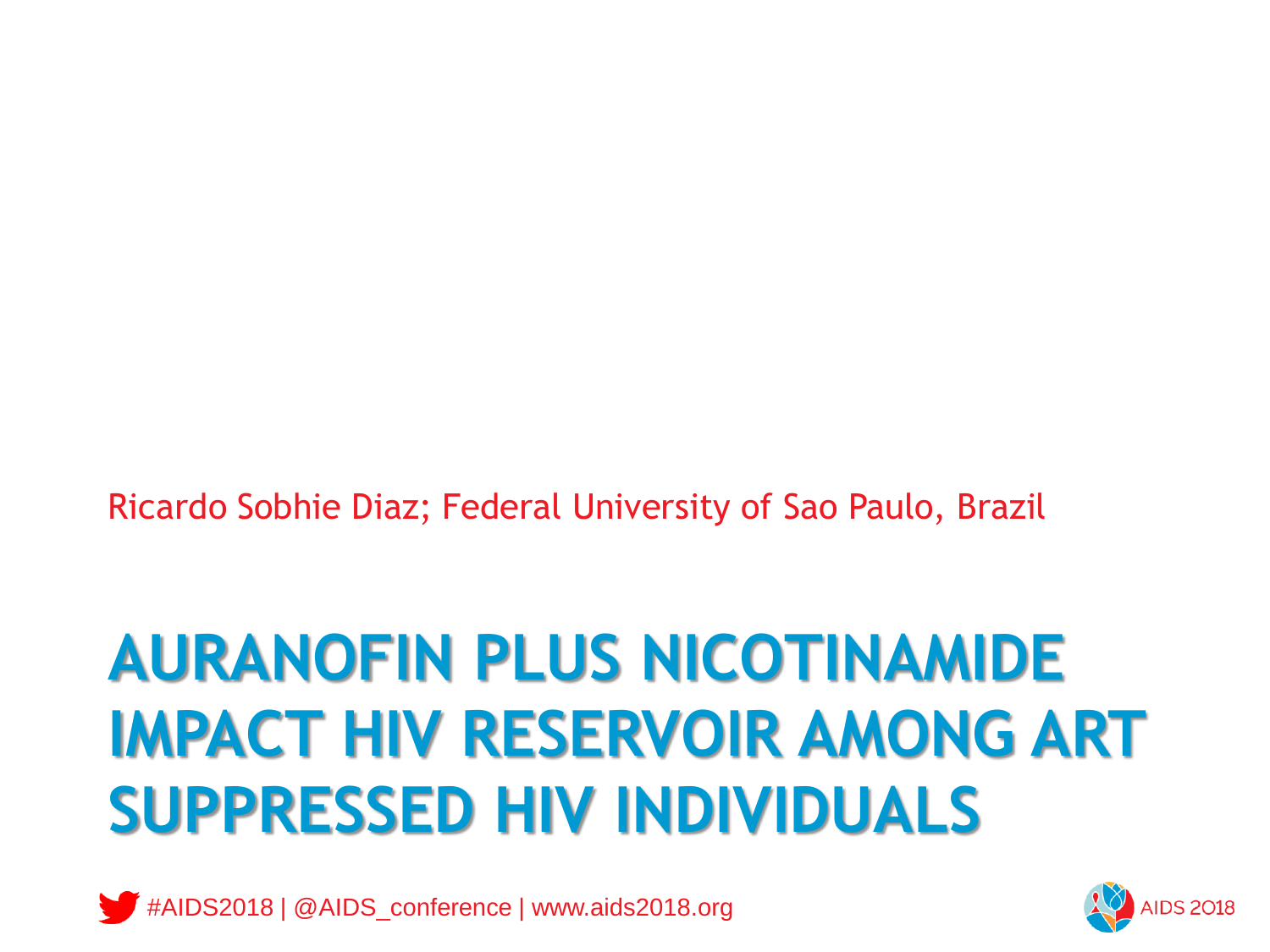### **Background**

- Barriers for HIV persistence among individuals with suppressive antiretroviral therapy (ART) are *(i)* residual HIV replication, *(ii)* virus/cell latency, and *(iii)* viral sanctuaries.
- To measure the impact of isolated and combined strategies in decreasing viral persistence and inflammation, we investigated the effect of treatment intensification with Dolutegravir (DTG) with/without Maraviroc (MVC) in order to decrease HIV residual replication, Nicotinamide (NAM) in order to disrupt HIV latency, auranofin in order to induce lymphocyte apoptosis, especially in the memory compartment of lymphocytes, encompassing the viral reservoir, and an autologous dendritic cell vaccine to target HIV resident in latent cells and/or in sanctuaries.
- Dolutegravir was chosen due to its unprecedent potency [Min S et al, AIDS 20111]
- Maraviroc was chosen since it decreases inflammation and apoptosis [van Lelyveld SF et al, Plos One, 2015], and its capacity of latency interruption [Madrid-Elena N, J Virol 2018]
- Nicotinamide, an Histone Deacetylase (HDAC) Class II inhibitor is being explored as an anti-proliferative agent [Audrito et al. Cancer Res 2011] and an anti-HIV latency agent [Samer et al. EACS 2017].
- Gold salt auranofin decrease lymphoproliferation by inhibiting synthesis of IL-2 [Vint et al., Cell Immunol 1991] and induces lymphocyte apoptosis in the memory compartment of lymphocytes, encompassing the viral reservoir [Chirullo et al., Cell Death Dis, 2013].
- Autologous dendritic cell (DC) vaccine was used here to booster cellular immunity.



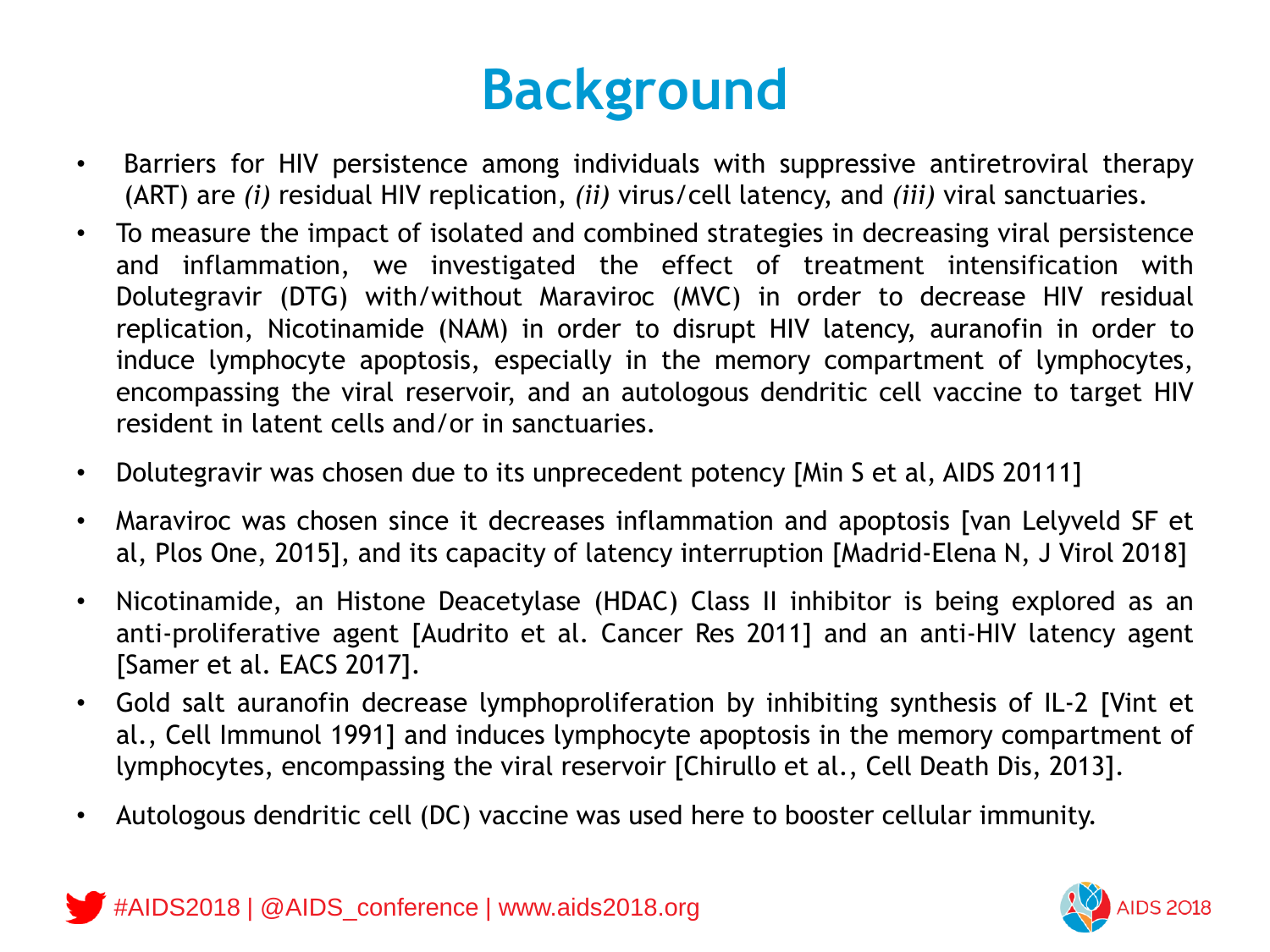#### **Methods:**

- Study design: Randomized open label pilot proof of concept clinical trial [www.clinicaltrials.gov; ID: NCT02961829].
- Six study arms with 5 patients each followed every 4 weeks for a total of 48 weeks. Selected patients were ART suppressed for >2 years, with CD4+ T cell count nadir >350, harboring R5 HIV strains. Groups are as followed:
- 1) Continuation of ART (control group)
- 2) intensified ART (Continuation of ART+DTG and MVC)
- 3) intensified ART and HDACi (ART+DTG+MVC+NA)
- 4) intensified ART and Auranofin (ART+DTG+MVC+Auranofin)
- 5) partially intensified ART (ART+DTG), followed by DC vaccine
- 6) partially intensified ART (DTG)+NA+Auranofin, followed by DC vaccine.
- Auranofin was used for the first 24 weeks of the study in G4 and G6. Sera, plasma, PBMCs, saliva, urine were collected every month. Rectum biopsies were performed at baseline and at 48 weeks in groups 1, 2, 3, and 4, and at the end of DC vaccine protocol in groups 5 and 6.
- Laboratory paramethers
	- Proviral DNA quantitation in PBMCs and Rectum biopsies tissues: [Komniakis et al., Clin Microbiol 2012; Buzón et al., Nat Med 2010; Kumar et al. J Neurovirol 2007].
	- T Cell activation markers:
	- DC vaccine preparation: HIV Gag256-367 characterization followed by design of autologous GAG peptides (nanomers) according to the best immunogenicity (biding affinity  $> 100$ ) based in the specific HLA profile of each individual to elicit MHC class 1 [Kai et al 2015; Benito et al 2004]. Between 2 and 6 peptides for each patient were prepared. Monocytes of each patient were obtained by cytapheresis and transformed into DCs. Exposure of DCs to autologous peptides and preparation of 3 doses of vaccine injected into axillar and inguinal subcutaneous region every 2 weeks.
	- Antibodies (Abs) quantitation: Abbott ARCHITECT HIV Ag/Ab Combo assay (Abbott, IL, USA) and LS-Vitros assay® (Ortho-Clinical Diagnostics)
- Statistical Analysis: Data were analyzed by repeated-measures ANOVA and linear regression (to show trends over time) following an appropriate transformation where necessary.

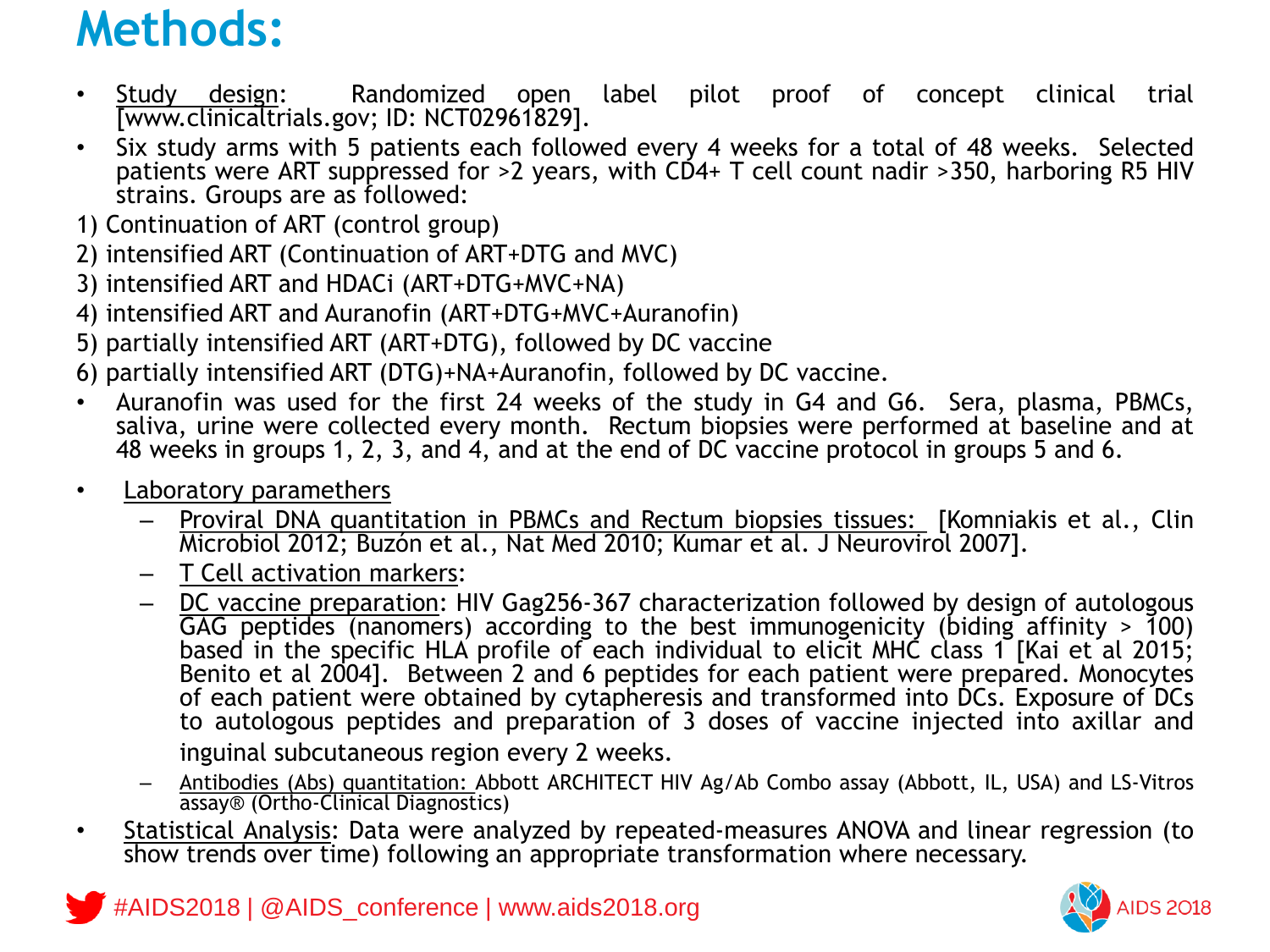### **Results:**

G<sub>6</sub>

G<sub>5</sub>

G<sub>4</sub>

G<sub>3</sub>

 $G2$ 

G<sub>1</sub>



Mean % of CD8+ T cells and CD38+ at baseline (wk zero) in white bars and at week 20 in green bars among patients og G1 (control), G2 (intensification with DTG+MVC) and G6 (intensification with DTG + NA + auranofin.



**Auranofin and nicotinamide** 

cells CD38+, and CD8+ T cells and CD38+ among individuals of Group 6 showing a significant decrease of these cell activation marker over time.

Levels of proviral DNA quantitation at PBMCs among patients of G5 and G6 at baseline (wk zero), week 24, week 48 and 2 months after 3 doses of autologous DC vaccine. One patient of G6 evolved to proviral DNA quantitation at PBMCs to levels below detection limits  $(0.001 \text{ copies10}^6 \text{ cells})$  after treatment with intensified ART + NA + DTG, and 1 patient of G6 evolved to proviral DNA quantitation at PBMCs to levels below detection limits after DC vaccine. Two patients, 1 from G5 and other form G6, interrupted ART after week 48 and before vaccination by their own decision, and presented a rebound in the viremia, which reflected in the increase of proviral load at PBMCs (yellow mark in the Table) and an marked increase in the Antibody levels by the LS-Vitros assay ® (data not shown). No other patients from other groups interrupted ART.

**AIDS 2018** 

Auranofin and nicotinamide (NA) decrease proviral HIV DNA in intensified ART-treated individuals (G6) after 48 weeks of treatment, with no detected impact in the other treatment groups.

weeks of treatment

G6:  $P = 0.022$ 

|             | wk0   | wk24              | wk48              | 2 months after the<br>last vaccine dose |
|-------------|-------|-------------------|-------------------|-----------------------------------------|
| G<br>5      | 9.77  | 27.57             | 12.13             | 124.81                                  |
|             | 7.70  | 57.25             | 0.82              | 11.96                                   |
|             | 13.00 | 13.00             | 24.92             | 15.63                                   |
|             | 21.37 | 28.21             | 18.51             | 46.75                                   |
|             | 27.12 | 19.78             | 19.41             | 31.94                                   |
| <b>Mean</b> | 15.79 | 29.16             | 15.16             | 46.22                                   |
|             |       |                   |                   |                                         |
| G<br>6      | 0.62  | <b>Bellow LOD</b> | <b>Bellow LOD</b> | <b>Bellow LOD</b>                       |
|             | 33.31 | 4.36              | 34.36             | 63.52                                   |
|             | 98.30 | 70.37             | 18.09             | 20.37                                   |
|             | 23.43 | 7.65              | 1.65              | <b>Bellow LOD</b>                       |
|             | 0.32  | 0.25              | 0.82              | 15.37                                   |
| <b>Mean</b> | 31.19 | 20.66             | 13.73             | 33.09                                   |

#AIDS2018 | @AIDS\_conference | www.aids2018.org

HIV DNA (copies/10<sup>6</sup> cells)

00

50

 $\mathcal{O}$ 

ঔ